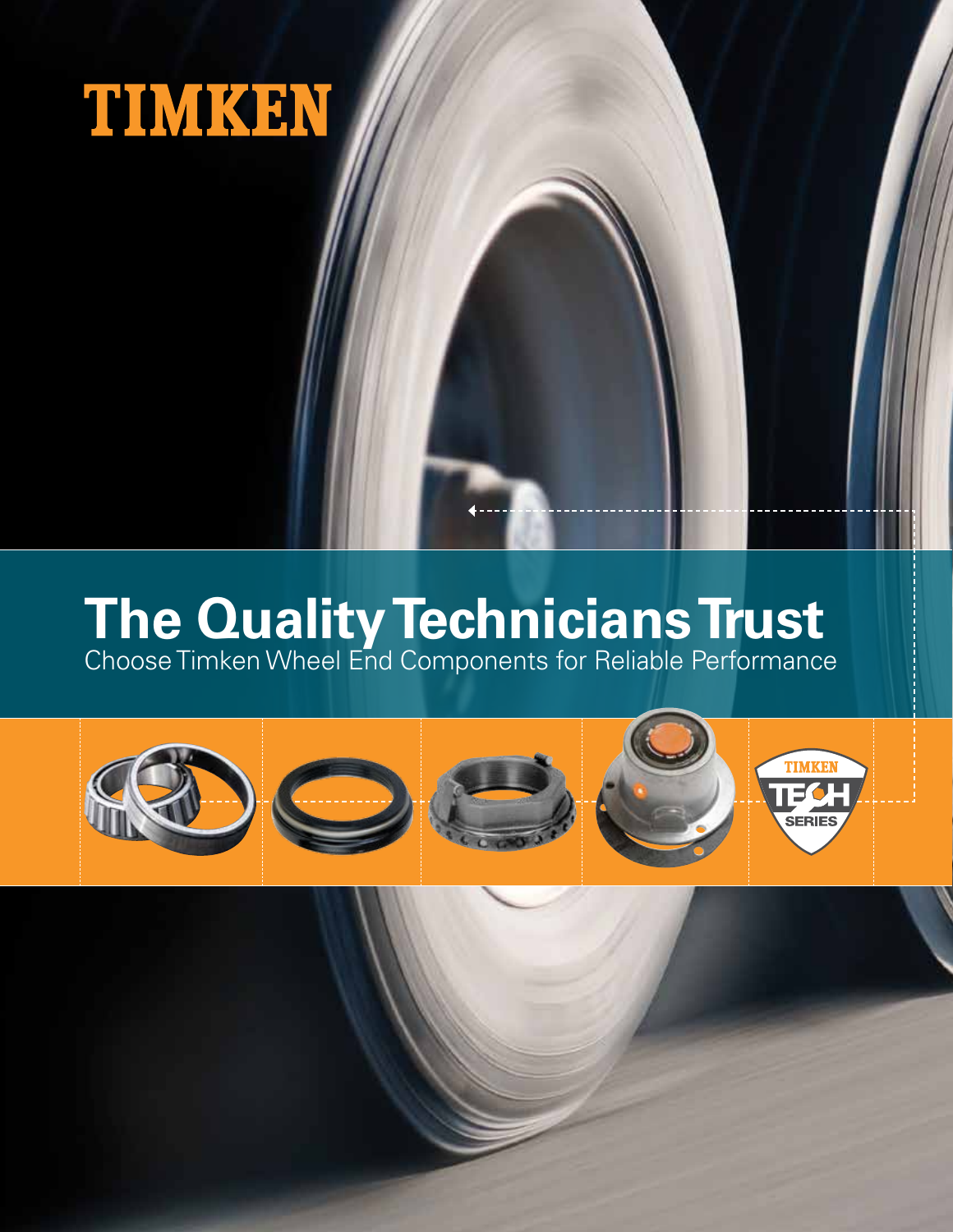## **HUB CAP** Your first line of defense.

The hub cap is your first line of defense against road debris, salt and water spray. Working together, the seal and hub cap repel contaminants and preserve wheel end bearing lubricant. Durable construction and a secure fit ensure Timken hub caps provide a strong defense, warding off weather and helping protect wheel end components from damage.

## **WHEEL END KNOWLEDGE**

It's what we know.

Long life depends on proper selection and installation. Timken helps with resources like Tech Series Online Training and Tech Tips that deliver expert technical advice. You

## **SEAL** Keep debris out. Keep lube in.

Simple installation, including hand-installed designs, gets your road equipment out of the service bays faster. Timken seals with advanced internal geometries help keep your trucks and trailers on the road. Timken seals are available in a variety of materials to meet your fleet needs in a range of sizes to fit all common power units and trailers. Timken also offers seal installation tools.



## **LOCKING NUT** Secure and simple to install.

The locking nut provides the adjustment needed to optimize bearing setting and extend service intervals. The Timken Axilock® nut is designed to give you a more accurate end-play setting compared to typical three-piece nuts. It also installs easily, which reduces time in the bay and can help ensure installation is done right.



**TAPERED ROLLER BEARING**

The heart of the wheel end.

The wheel end component that does the heavy lifting is the bearing. All the other wheel end parts are there to help the bearing do its job and to ensure long bearing life. No one knows more about tapered roller bearings than Timken. Experience in just about every kind of wheel end application means that today's bearings roll easier, install faster and last longer than ever.

#### **Hubodometers**

When you need to know if it's time to pull a unit for maintenance, Timken hubodometers tell the



If you want to know which truck parts you can trust, ask the guy who works on trucks every day. Fleet technicians know firsthand how well the components you buy today are likely to perform down the road. The people who turn the wrenches will tell you the brand they trust most is Timken. In fact, they choose the Timken brand 10 to 1\* when identifying premium wheel end **bearing brands.** The bearing is the heart of the wheel end, but it's just one part of a system of components that must work together in order to give you more time between service intervals and fewer roadside breakdowns.

tale. Designed and built for the long haul, they provide the accurate information needed to alert you that it is time to bring a unit in for service.

#### **Hot Dots**

Temperature is the enemy of wheel ends. Hot Dots give you an at-a-glance indication of overheated wheel ends.



can also get first-hand information with Timken hands-on training. Tech Series Online Training timken.com/techseries

Calibrated to change from white to black if the wheel end temperature exceeds 250° F (121° C), Hot Dots provide a simple, visual cue for your technicians and simplify pre-trips for your drivers.

#### **Dial Indicators**

Setting the correct clearance when installing wheel end bearings requires accurate



end-play measurement. Making those precise measurements makes Timken dial indicators a must-have in every technician's toolbox.

# 10:1 ???????????

## **BETTER TOGETHER**

**Taking a system approach to wheel end part selection ensures that all the components fit right, install easily and can keep turning reliably for more miles. That's the total value package you get when you turn to Timken for wheel end parts.**

**In addition to providing more reliable service, a system approach to wheel end components also helps simplify selection, buying and stocking because a single supplier can do the whole job.**

**When that supplier is Timken, you are buying an American brand with consistent product quality that delivers confidence in both durability and performance.**

**Keep your fleet on the road longer.**





Tech Tips timken.com/aftermarket





\*According to the McKay Brand Awareness Study (2014).